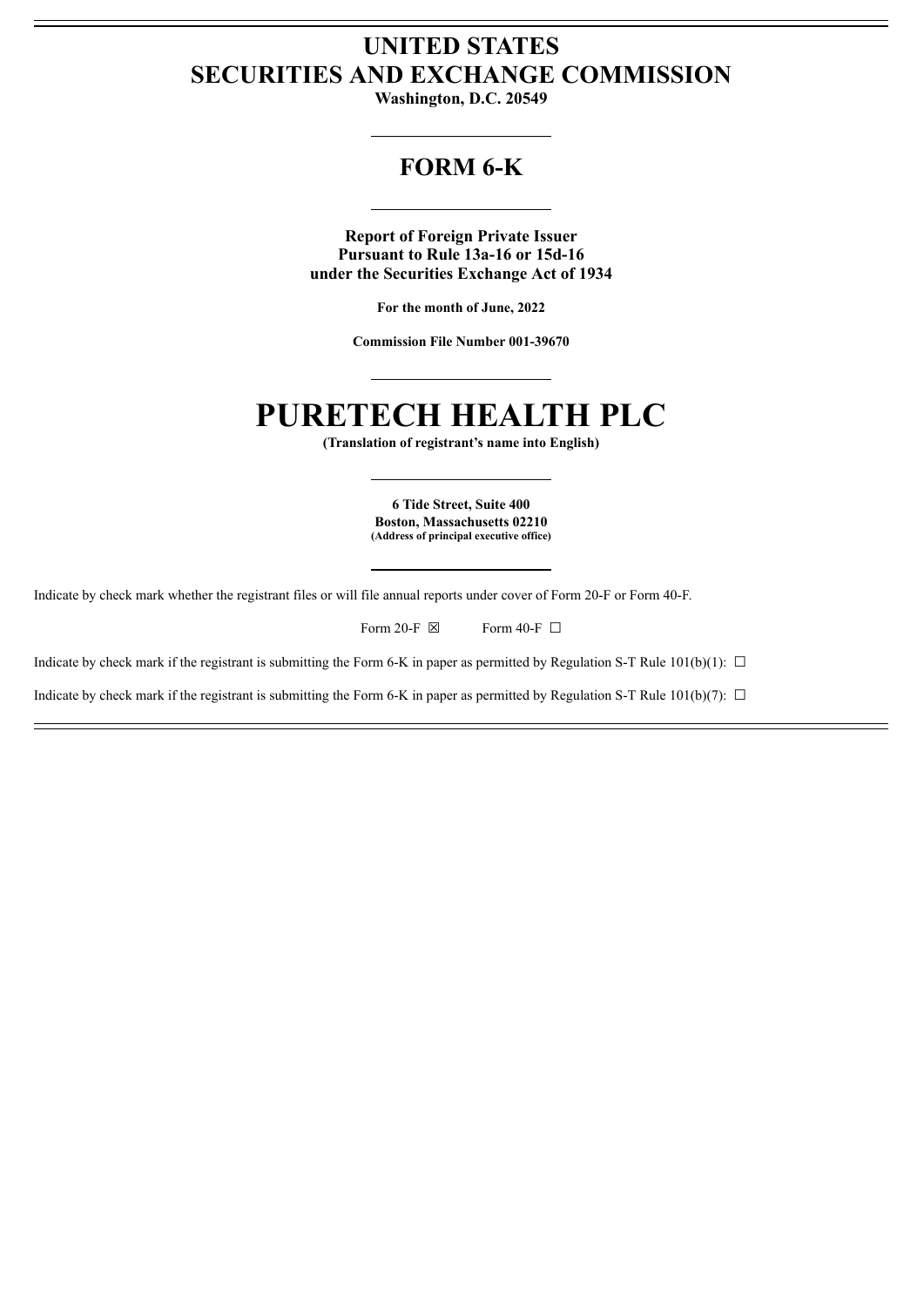#### **INFORMATION CONTAINED IN THIS REPORT ON FORM 6-K**

On June 15, 2022, PureTech Health plc (LSE: PRTC, Nasdaq: PRTC) (the "Company") issued a press release announcing the results of its 2022 Annual General Meeting. The full text of the resolutions may be found in the Notice of the Annual General Meeting, copies of which are available on both the Company's website https://investors.puretechhealth.com/financials-filings/reports and on the National Storage Mechanism.

The press release is furnished herewith as Exhibit 99.1 and is incorporated by reference herein.

### **Exhibits**

99.1 Press Release of PureTech Health plc, dated June 15, 2022, titled "Results of Annual General [Meeting."](#page-3-0)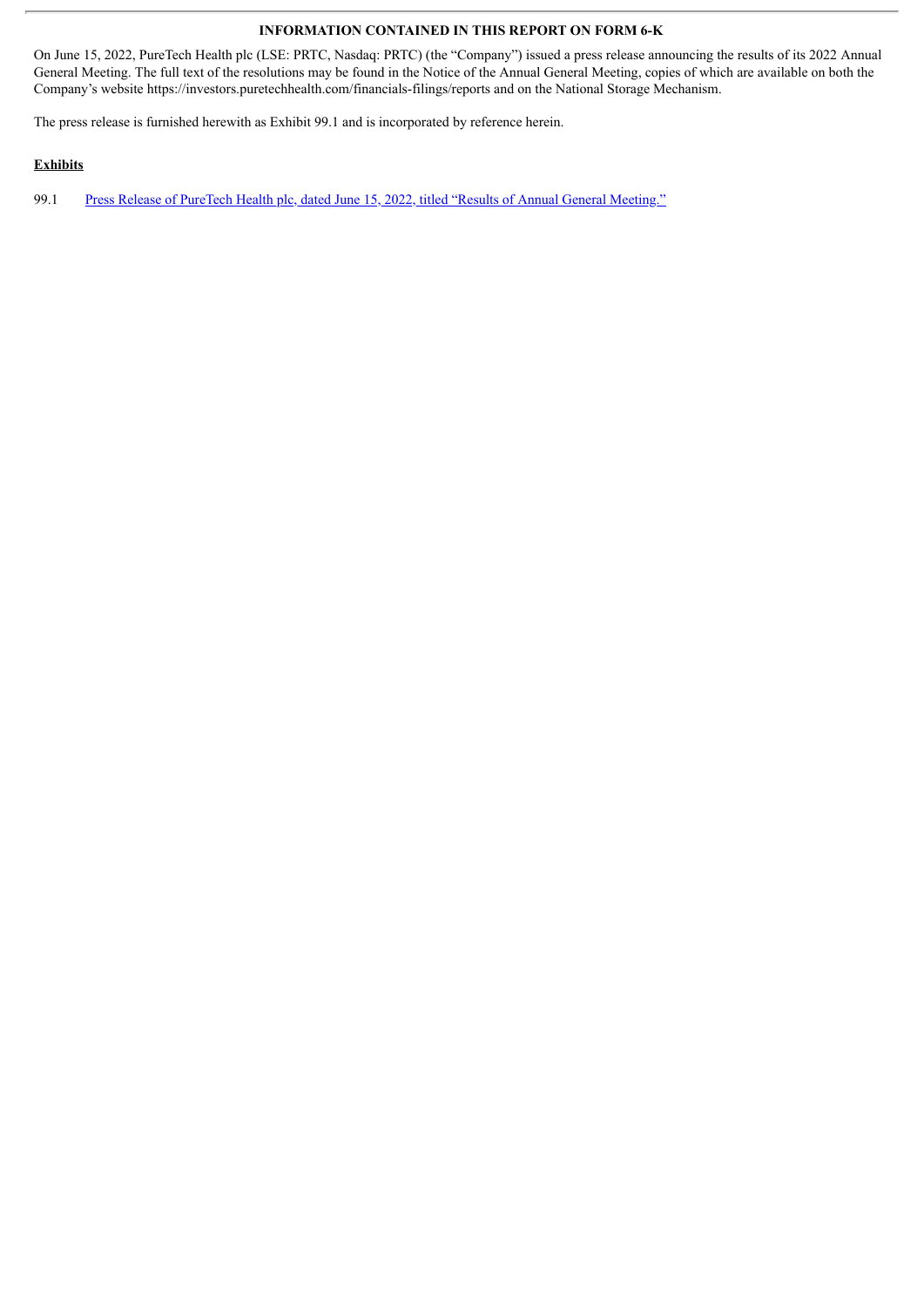**SIGNATURES**

Pursuant to the requirements of the Securities Exchange Act of 1934, the registrant has duly caused this report to be signed on its behalf by the undersigned, thereunto duly authorized.

## PURETECH HEALTH PLC

Date: June 15, 2022 By: /s/ Daphne Zohar

Name: Daphne Zohar Title: Chief Executive Officer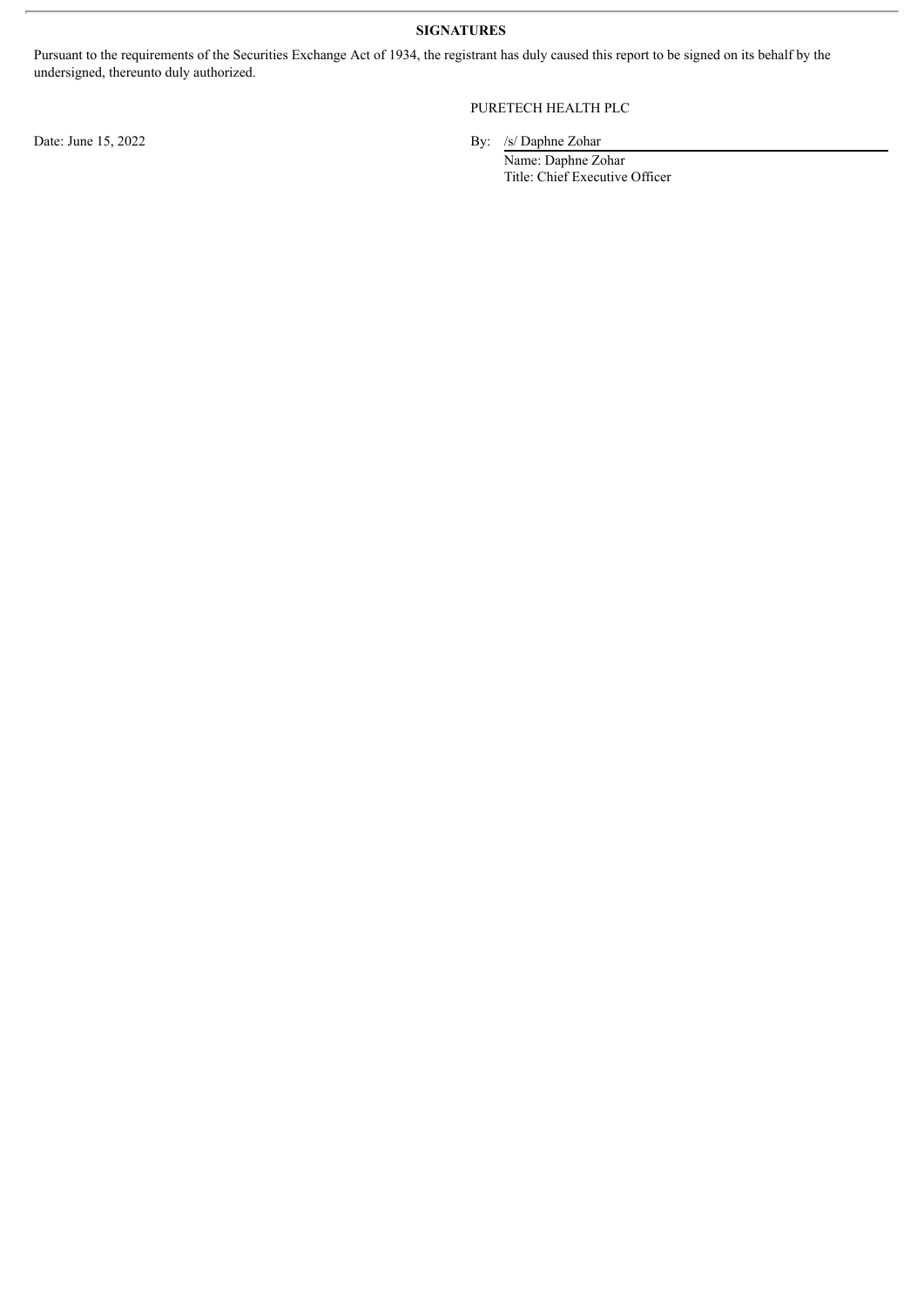#### **PureTech Health plc**

## **Results of Annual General Meeting**

<span id="page-3-0"></span>The Annual General Meeting of PureTech Health plc (Nasdaq: PRTC, LSE: PRTC) ("PureTech Health" or the "Company") was held at 11 a.m. EDT/4 p.m. BST on Wednesday, June 15, 2022.

All of the resolutions proposed at the Annual General Meeting were duly passed by the shareholders on a poll.

The results of the poll, incorporating the proxy votes lodged in advance of the meeting, are set out below.

| <b>Resolutions</b>                                                      | For         | $\%$   | Against    | $\frac{0}{0}$ | Withheld | <b>Total votes</b><br>cast |
|-------------------------------------------------------------------------|-------------|--------|------------|---------------|----------|----------------------------|
| 001. To approve the Company's Annual Report and Accounts for year ended |             |        |            |               |          |                            |
| 31 December 2021                                                        | 216,387,000 | 100.00 | $\theta$   | 0.00          | 529,458  | 216,387,000                |
| 002. To approve the Directors' Remuneration Report                      | 186,654,636 | 86.20  | 29,871,462 | 13.80         | 390,360  | 216,526,098                |
| 003. To elect Ms. Sharon Barber-Lui as a director                       | 216,911,434 | 100.00 | 2,288      | 0.00          | 2,736    | 216,913,722                |
| 004. To elect Dr. Raju Kucherlapati as a director                       | 214,260,532 | 98.78  | 2,653,190  | 1.22          | 2,736    | 216,913,722                |
| 005. To elect Dr. John LaMattina as a director                          | 208,222,704 | 95.99  | 8,691,018  | 4.01          | 2,736    | 216,913,722                |
| 006. To elect Ms. Kiran Mazumdar-Shaw as a director                     | 186,900,260 | 86.16  | 30,013,462 | 13.84         | 2,736    | 216,913,722                |
| 007. To elect Dame Marjorie Scardino as a director                      | 216,877,331 | 99.98  | 37,071     | 0.02          | 2,056    | 216,914,402                |
| 008. To elect Mr. Christopher Viehbacher as a director                  | 190,417,512 | 87.78  | 26,496,210 | 12.22         | 2,736    | 216,913,722                |
| 009. To elect Dr. Robert Langer as a director                           | 212,747,748 | 98.08  | 4,165,974  | 1.92          | 2,736    | 216,913,722                |
| 010. To elect Ms. Daphne Zohar as a director                            | 216,905,622 | 100.00 | 8,100      | 0.00          | 2,736    | 216,913,722                |
| 011. To elect Dr. Bharatt Chowrira as a director                        | 216,706,444 | 99.90  | 207,278    | 0.10          | 2,736    | 216,913,722                |
| 012. To reappoint KPMG LLP as Auditors of the Company                   | 212,180,052 | 97.82  | 4,729,435  | 2.18          | 6,971    | 216,909,487                |
| 013. To authorize the Audit Committee to determine the Auditors'        |             |        |            |               |          |                            |
| remuneration                                                            | 212,703,757 | 98.06  | 4,211,701  | 1.94          | 1.000    | 216.915.458                |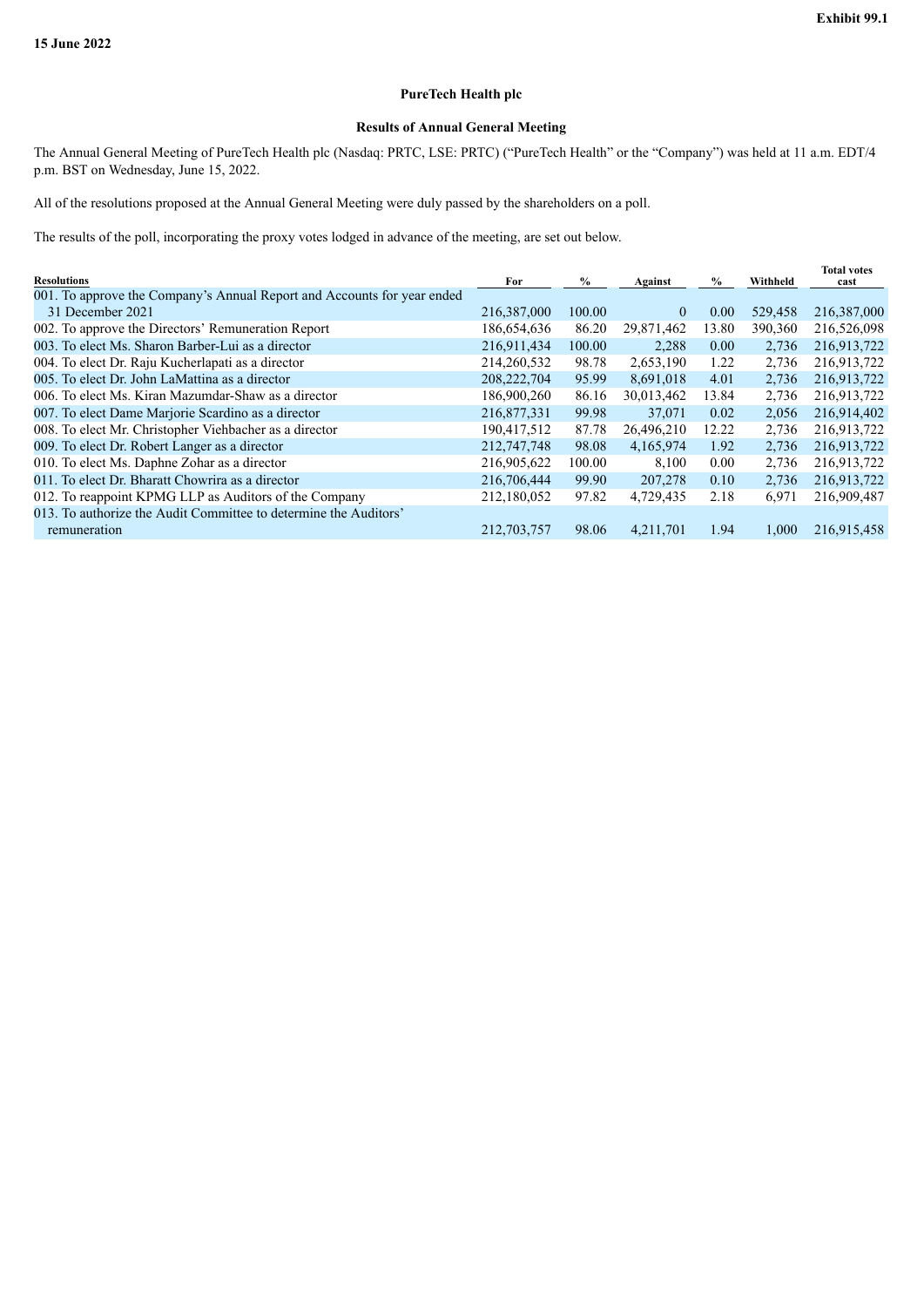| 014. To authorize the allotment of shares                                          | 212,364,212   | 97.90 | 4.551.246  | 2.10 | 1.000        | 216,915,458 |
|------------------------------------------------------------------------------------|---------------|-------|------------|------|--------------|-------------|
| 015. To disapply pre-emption rights                                                | 216.589.860   | 99.85 | 324.482    |      | $0.15$ 2.116 | 216.914.342 |
| 016. To further disapply pre-emption rights for acquisitions and specified capital |               |       |            |      |              |             |
| investments.                                                                       | 204, 225, 243 | 94.15 | 12,689,099 |      | 5.85 2,116   | 216.914.342 |
| 017. To authorize market purchase of own shares                                    | 216,386,703   | 99.76 | 528.755    | 0.24 | 1.000        | 216,915,458 |
| 018. To authorize general meetings to be called on not less than 14 clear days'    |               |       |            |      |              |             |
| notice                                                                             | 212,326,728   | 97.88 | 4,588,730  | 2.12 | 1.000        | 216.915.458 |

Notes:

- (1) A vote "Withheld" is not a vote in law and is not counted in the calculation of the votes "For" or "Against" a resolution.
- (2) As at June 13, 2022, the record date for the Annual General Meeting, the number of issued shares in the Company entitling the holders to attend and vote for or against all the resolutions at the AGM was 287,633,591 ordinary shares. This does not include 977,529 shares held in treasury by the Company. In accordance with the Company's Articles of Association, on a poll every member present in person or by proxy has one vote for every share held.
- (3) The full text of the resolutions may be found in the Notice of the Annual General Meeting, copies of which are available on both the Company's website https://investors.puretechhealth.com/financials-filings/reports and on the National Storage Mechanism.

#### **About PureTech Health**

PureTech is a clinical-stage biotherapeutics company dedicated to discovering, developing and commercializing highly differentiated medicines for devastating diseases, including inflammatory, fibrotic and immunological conditions, intractable cancers, lymphatic and gastrointestinal diseases and neurological and neuropsychological disorders, among others. The Company has created a broad and deep pipeline through the expertise of its experienced research and development team and its extensive network of scientists, clinicians and industry leaders.

This pipeline, which is being advanced both internally and through PureTech's Founded Entities, is comprised of 27 therapeutics and therapeutic candidates, including two that have received both U.S. FDA clearance and European marketing authorization, as of the date of PureTech's most recently filed Annual Report and corresponding Form 6-K. All of the underlying programs and platforms that resulted in this pipeline of therapeutic candidates were initially identified or discovered and then advanced by the PureTech team through key validation points based on unique insights in immunology and drug development.

For more information, visit www.puretechhealth.com or connect with us on Twitter @puretechh.